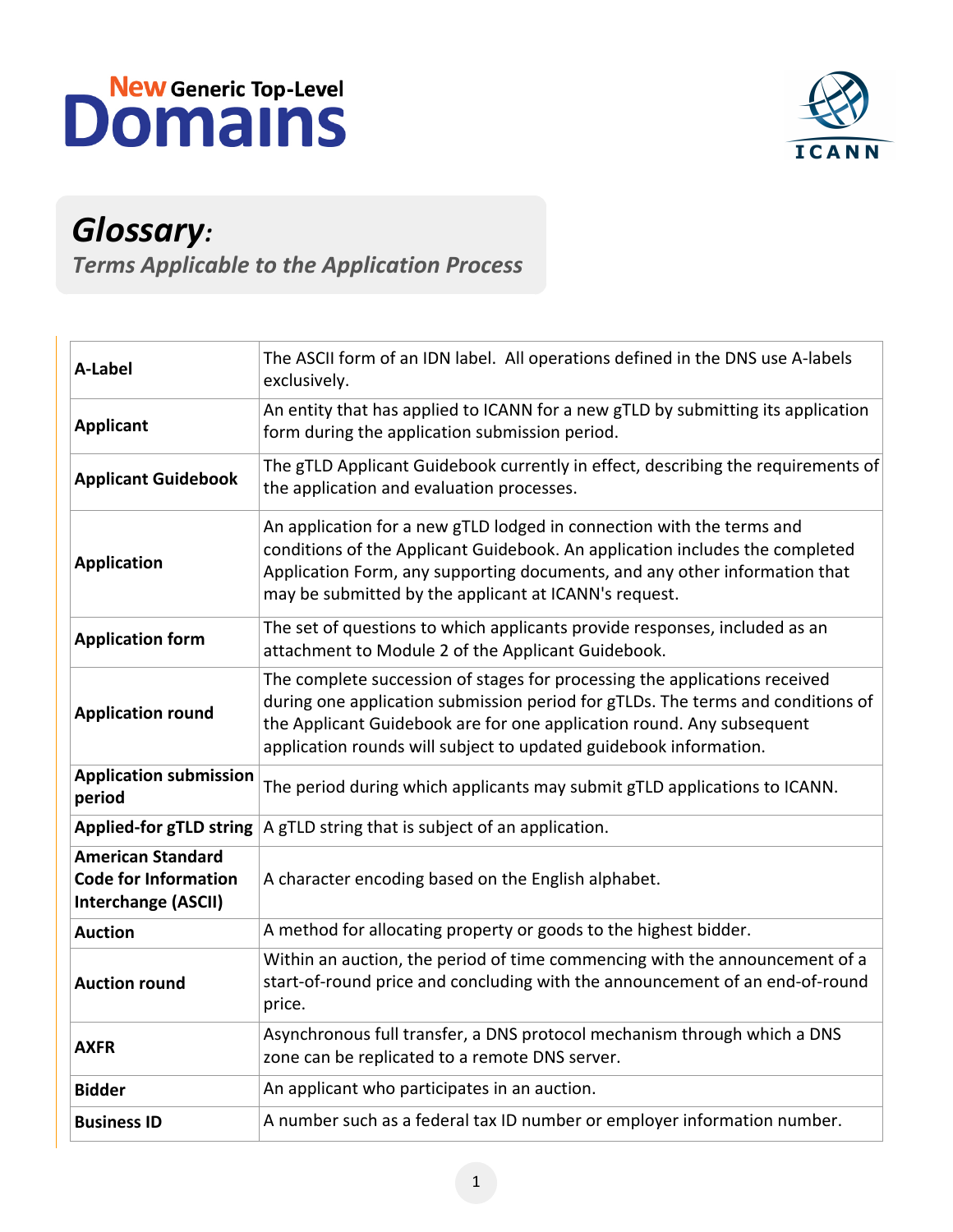



| <b>ccTLD</b>                                                               | A class of top-level domain only assignable to represent countries and territories<br>listed in the ISO 3166-1 standard. See http://iana.org/domains/root/db/.                                                                                                                         |
|----------------------------------------------------------------------------|----------------------------------------------------------------------------------------------------------------------------------------------------------------------------------------------------------------------------------------------------------------------------------------|
| <b>Community-based</b><br>gTLD                                             | A community-based gTLD is a gTLD that is operated for the benefit of a clearly<br>delineated community. An applicant designating its application as community-<br>based must be prepared to substantiate its status as representative of the<br>community it names in the application. |
| <b>Community objection</b>                                                 | An objection made on the grounds that there is substantial opposition to a gTLD<br>application from a significant portion of the community to which the gTLD string<br>may be explicitly or implicitly targeted.                                                                       |
| <b>Community Priority</b><br>evaluation                                    | A process to resolve string contention, which may be elected by a community-<br>based applicant.                                                                                                                                                                                       |
| <b>Consensus policy</b>                                                    | A policy created through the GNSO policy development process listed in Annex A<br>of the ICANN Bylaws. See http://www.icann.org/en/general/bylaws.htm#AnnexA.<br>A list of current consensus policies is available at http://www.icann.org/en/<br>general/consensus-policies.htm.      |
| <b>Contention set</b>                                                      | A group of applications containing identical or similar applied-for gTLD strings.                                                                                                                                                                                                      |
| <b>Country-code TLD</b>                                                    | See ccTLD.                                                                                                                                                                                                                                                                             |
| <b>Declared Variants List</b>                                              | A list maintained by ICANN recording variant TLD strings listed by applicants in<br>gTLD applications.                                                                                                                                                                                 |
| <b>Delegation</b>                                                          | The process through which the root zone is edited to include a new TLD, and the<br>management of domain name registrations under such TLD is turned over to the<br>registry operator.                                                                                                  |
| <b>Digit</b>                                                               | Any digit between "0" and "9" (Unicode code points U+0030 to U+0039).                                                                                                                                                                                                                  |
| <b>Dispute Resolution</b><br><b>Service Provider</b><br>(DRSP)             | An entity engaged by ICANN to adjudicate dispute resolution proceedings in<br>response to formally filed objections.                                                                                                                                                                   |
| Domain name                                                                | A name consisting of two or more (for example, john.smith.name) levels,<br>maintained in a registry database.                                                                                                                                                                          |
| <b>Domain Name</b><br>System (DNS)                                         | The global hierarchical system of domain names.                                                                                                                                                                                                                                        |
| <b>Domain Name</b><br><b>System Security</b><br><b>Extensions (DNSSEC)</b> | DNSSEC secures domain name lookups on the Internet by incorporating a chain of<br>digital signatures into the DNS hierarchy.                                                                                                                                                           |
| <b>EPP</b>                                                                 | See Extensible Provisioning Protocol.                                                                                                                                                                                                                                                  |
| <b>Existing TLD</b>                                                        | A string included on the list at http://iana.org/domains/root/db.                                                                                                                                                                                                                      |
| <b>Extended Evaluation</b>                                                 | The second stage of evaluation applicable for applications that do not pass Initial<br>Evaluation, but are eligible for further review.                                                                                                                                                |
| <b>Extended Evaluation</b><br>period                                       | The period that may follow the Initial Evaluation period, for additional review of<br>eligible applications which do not pass the Initial Evaluation.                                                                                                                                  |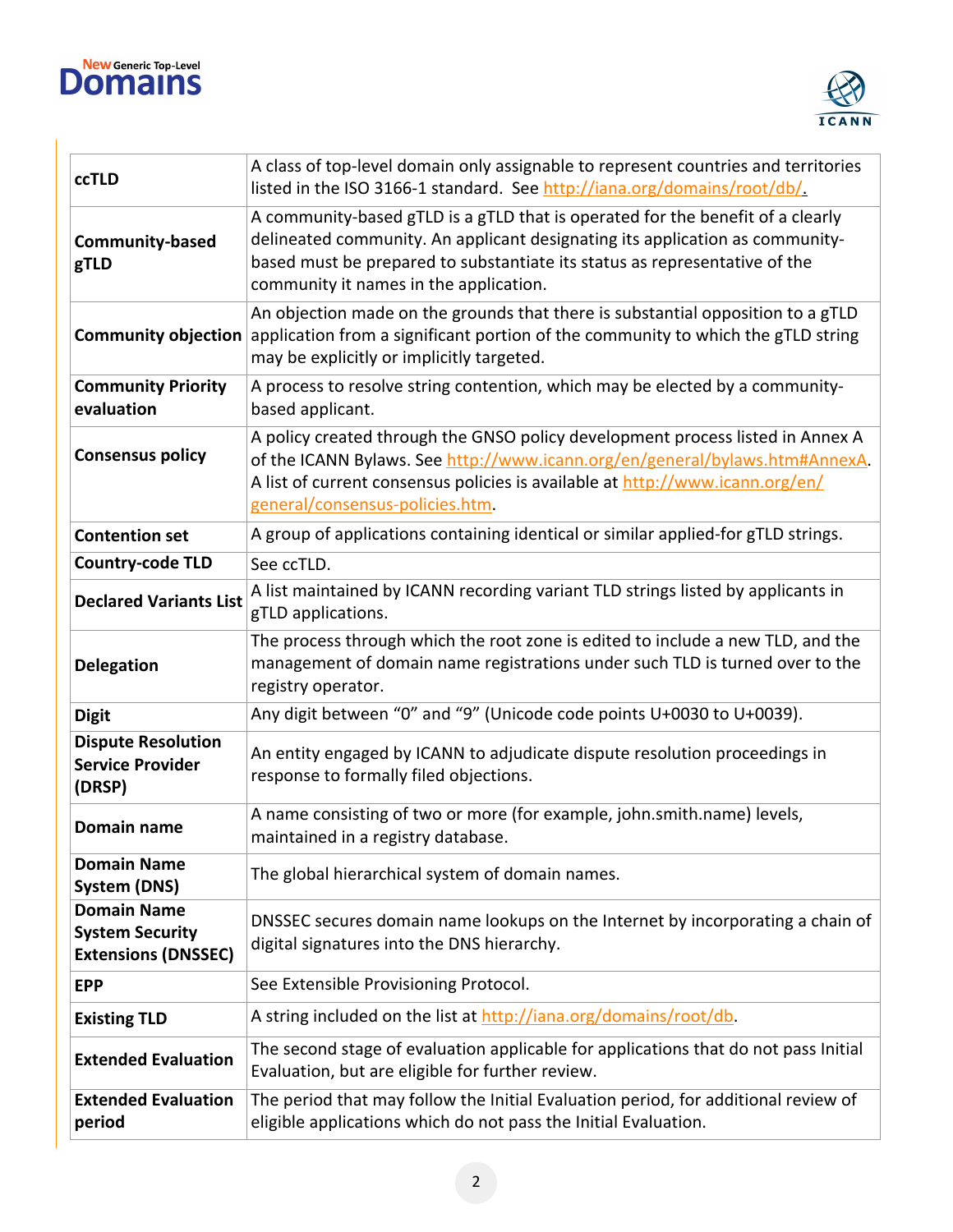



| <b>Extensible</b><br><b>Provisioning Protocol</b>                       | A protocol used for electronic communication between a registrar and a registry<br>for provisioning domain names.                                                                                                                                                                                                                                                                                                                                                                                                     |
|-------------------------------------------------------------------------|-----------------------------------------------------------------------------------------------------------------------------------------------------------------------------------------------------------------------------------------------------------------------------------------------------------------------------------------------------------------------------------------------------------------------------------------------------------------------------------------------------------------------|
| <b>Evaluator</b>                                                        | The individuals or organization(s) appointed by ICANN to perform review tasks<br>within Initial Evaluation, Extended Evaluation, and Community Priority Evaluation<br>under ICANN direction.                                                                                                                                                                                                                                                                                                                          |
| <b>Evaluation fee</b>                                                   | The fee due from each applicant to obtain consideration of its application. The<br>evaluation fee consists of a partial deposit and payment of the full fee amount for<br>each application submitted. A deposit allows the applicant access to the TLD<br>Application System.                                                                                                                                                                                                                                         |
| <b>GAC</b>                                                              | See Governmental Advisory Committee.                                                                                                                                                                                                                                                                                                                                                                                                                                                                                  |
| <b>GAC Advice on New</b><br>gTLDs                                       | Advice provided to the ICANN Board of Directors by the GAC in relation to one or<br>more gTLD applications.                                                                                                                                                                                                                                                                                                                                                                                                           |
| <b>GAC Early Warning</b>                                                | A notice issued by the GAC concerning a gTLD application indicating that the<br>application is seen as potentially sensitive or problematic by one or more<br>governments.                                                                                                                                                                                                                                                                                                                                            |
| <b>Geographic Names</b><br>Panel (GNP)                                  | A panel of experts charged by ICANN with reviewing applied-for TLD strings to<br>identify, and confirm required documentation for, geographic names.                                                                                                                                                                                                                                                                                                                                                                  |
| <b>Generic Names</b><br><b>Supporting</b><br><b>Organization (GNSO)</b> | ICANN's policy-development body for generic TLDs and the lead in developing the<br>policy recommendations for the introduction of new gTLDs.                                                                                                                                                                                                                                                                                                                                                                          |
| <b>Generic top-level</b><br>domain                                      | See gTLD.                                                                                                                                                                                                                                                                                                                                                                                                                                                                                                             |
| Glue record                                                             | An explicit notation of the IP address of a name server, placed in a zone outside of<br>the zone that would ordinarily contain that information.                                                                                                                                                                                                                                                                                                                                                                      |
| Governmental<br><b>Advisory Committee</b>                               | The Governmental Advisory Committee was formed to consider and provide<br>advice on the activities of ICANN as they relate to concerns of governments,<br>particularly matters where there may be an interaction between ICANN's policies<br>and various laws and international agreements or where they may affect public<br>policy issues.                                                                                                                                                                          |
| gTLD                                                                    | A TLD that does not correspond to any country code.                                                                                                                                                                                                                                                                                                                                                                                                                                                                   |
| <b>Hyphen</b>                                                           | The hyphen "-" (Unicode code point U+0029).                                                                                                                                                                                                                                                                                                                                                                                                                                                                           |
| <b>Internet Assigned</b><br><b>Numbers Authority</b><br>(IANA)          | The IANA is the authority originally responsible for overseeing IP address<br>allocation, coordinating the assignment of protocol parameters provided for in<br>Internet technical standards, and managing the DNS, including delegating top-<br>level domains, and overseeing the root name server system. Under ICANN, the<br>IANA distributes addresses to the Regional Internet Registries, coordinates with<br>the IETF and other technical bodies to assign protocol parameters, and oversees<br>DNS operation. |
| <b>ICANN</b>                                                            | Internet Corporation for Assigned Names and Numbers                                                                                                                                                                                                                                                                                                                                                                                                                                                                   |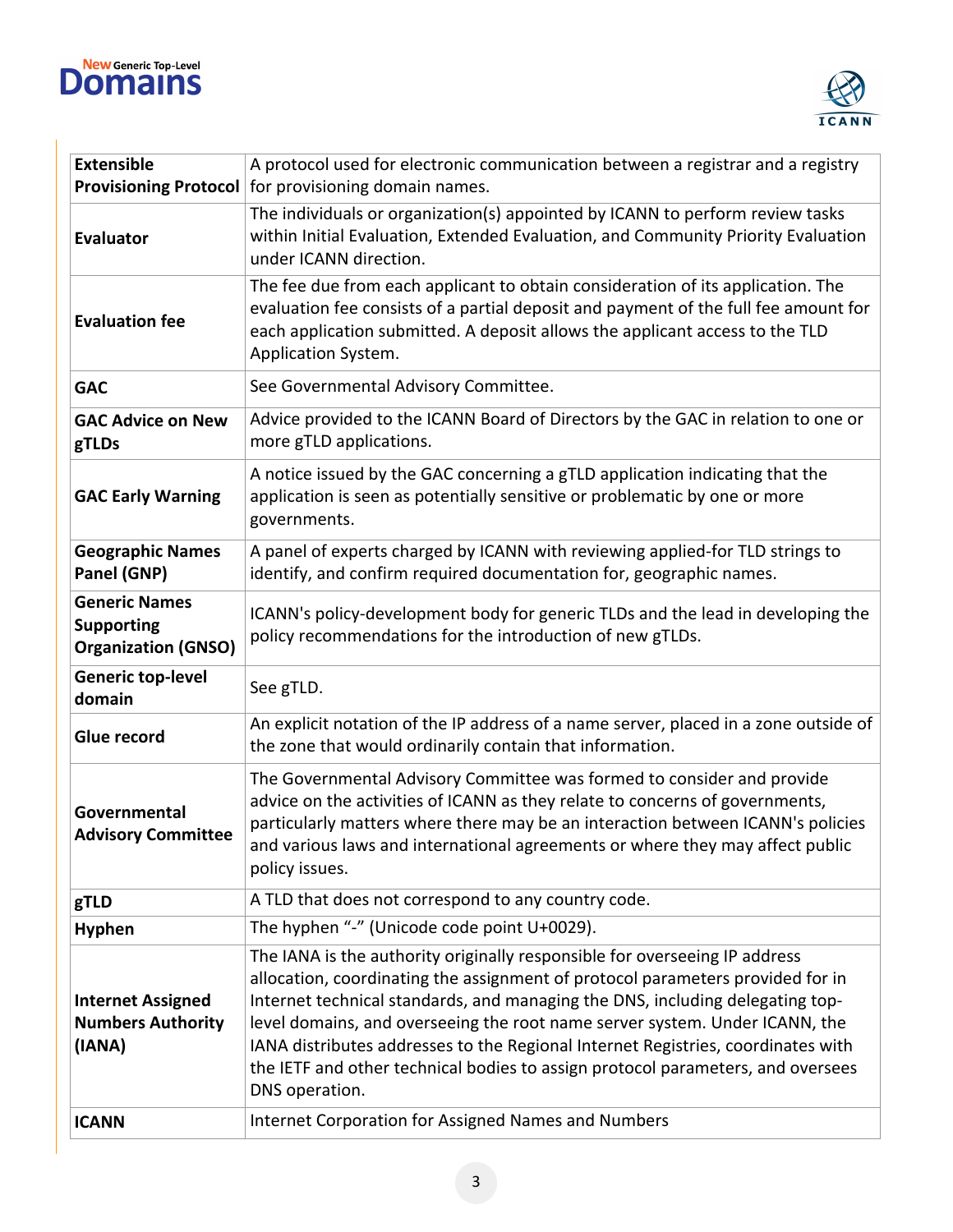



| <b>ICANN-accredited</b><br>registrar                                       | An entity that has entered into a Registrar Accreditation Agreement with ICANN.<br>The registrar has access to make changes to a registry by adding, deleting, or<br>updating domain name records.                                                                                                                                                                                                                                                |
|----------------------------------------------------------------------------|---------------------------------------------------------------------------------------------------------------------------------------------------------------------------------------------------------------------------------------------------------------------------------------------------------------------------------------------------------------------------------------------------------------------------------------------------|
| Internationalized<br><b>Domain Name (IDN)</b>                              | A domain name including characters used in the local representation of languages<br>not written with the basic Latin alphabet (a - z), European-Arabic digits (0 - 9), and<br>the hyphen (-).                                                                                                                                                                                                                                                     |
| Internationalizing<br><b>Domain Names in</b><br><b>Applications (IDNA)</b> | The technical protocol used for processing domain names containing non-ASCII<br>characters in the DNS.                                                                                                                                                                                                                                                                                                                                            |
| <b>IDN ccTLD Fast Track</b>                                                | The process for introducing a limited number of IDN ccTLDs associated with the<br>ISO-3166 two-letter codes. See http://www.icann.org/en/topics/idn/fast-track/.                                                                                                                                                                                                                                                                                  |
| <b>IDN</b> table                                                           | A table listing all those characters that a particular TLD registry supports. If some<br>of these characters are considered variant characters, this is indicated next to<br>those characters. The IDN tables usually hold characters representing a specific<br>language, or they can be characters from a specific script. IDN tables may be<br>alternately referred to as "language variant tables", "language tables," or "script<br>tables." |
| <b>IGO</b>                                                                 | Inter-governmental organization.                                                                                                                                                                                                                                                                                                                                                                                                                  |
| <b>Internet Engineering</b><br><b>Task Force (IETF)</b>                    | The IETF is a large, open international community of network designers,<br>operators, vendors, and researchers concerned with the evolution of the Internet<br>architecture and the smooth operation of the Internet.                                                                                                                                                                                                                             |
| <b>Initial Evaluation</b><br>period                                        | The period during which ICANN will review an applied-for gTLD string, an<br>applicant's technical and financial capabilities, and an applicant's proposed<br>registry services.                                                                                                                                                                                                                                                                   |
| <b>International</b><br><b>Phonetic Alphabet</b>                           | A notational standard for phonetic representation in multiple languages. See<br>http://www.langsci.ucl.ac.uk/ipa/                                                                                                                                                                                                                                                                                                                                 |
| <b>IP address</b>                                                          | A unique identifier for a device on the Internet, used to accurately route traffic to<br>that device.                                                                                                                                                                                                                                                                                                                                             |
| IPv4                                                                       | Internet Protocol version 4. Refers to the version of the Internet protocol that<br>supports 32-bit IP addresses.                                                                                                                                                                                                                                                                                                                                 |
| IPv6                                                                       | Internet Protocol version 6. Refers to the version of the Internet protocol that<br>supports 128-bit IP addresses.                                                                                                                                                                                                                                                                                                                                |
| <b>IXFR</b>                                                                | Incremental Zone Transfer, a DNS protocol mechanism through which a partial<br>copy of a DNS zone can be replicated to a remote DNS server.                                                                                                                                                                                                                                                                                                       |
| <b>LDH (Letter Digit</b><br>Hyphen)                                        | The hostname convention defined in RFC 952, as modified by RFC 1123.                                                                                                                                                                                                                                                                                                                                                                              |
| <b>Legal Rights objection</b>                                              | An objection made on the grounds that the applied-for gTLD string infringes<br>existing legal rights of the objector.                                                                                                                                                                                                                                                                                                                             |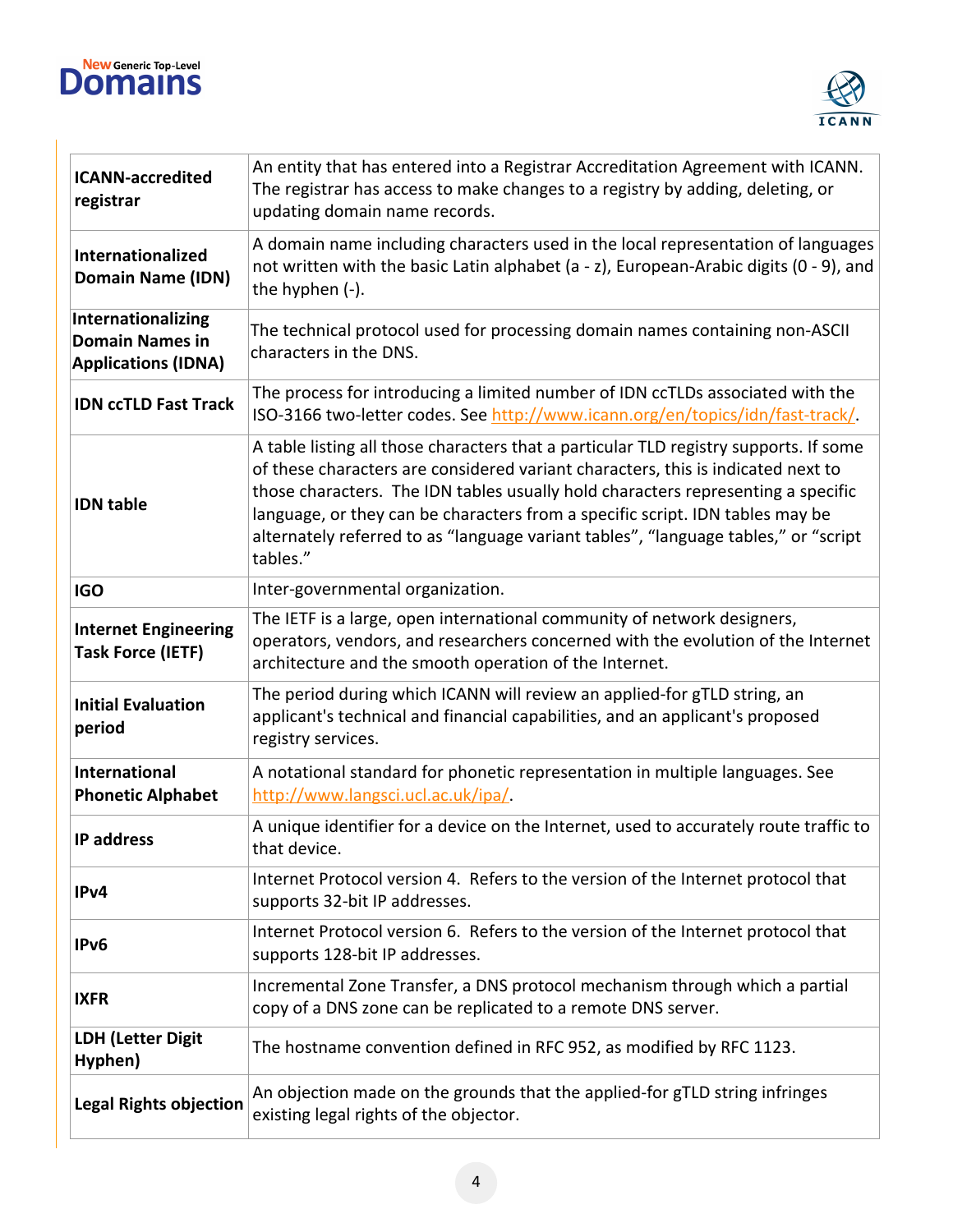



| Letter                                                           | Any character between "a" and "z"(Unicode code points U+0061 to U+007A or U<br>+0041 to U+005A).                                                                                                                                                                                                                  |
|------------------------------------------------------------------|-------------------------------------------------------------------------------------------------------------------------------------------------------------------------------------------------------------------------------------------------------------------------------------------------------------------|
| <b>Limited Public</b><br>Interest objection                      | An objection made on the grounds that the applied-for gTLD string is contrary to<br>generally accepted legal norms of morality and public order that are recognized<br>under principles of international law.                                                                                                     |
| <b>NS record</b>                                                 | A type of record in a DNS zone that signifies that part of that zone is delegated to a<br>different set of authoritative name servers.                                                                                                                                                                            |
| Objection                                                        | A formal objection filed with a Dispute Resolution Service Provider in accordance<br>with that provider's procedures.                                                                                                                                                                                             |
| <b>Objection filing</b><br>period                                | The period during which formal objections may be filed concerning a gTLD<br>application submitted to ICANN.                                                                                                                                                                                                       |
| Objector                                                         | A person or entity that has filed a formal objection against a new gTLD application<br>with the appropriate DRSP.                                                                                                                                                                                                 |
| <b>PDDRP</b>                                                     | See Post-Delegation Dispute Resolution Procedure.                                                                                                                                                                                                                                                                 |
| <b>Post-Delegation</b><br><b>Dispute Resolution</b><br>Procedure | The Trademark Post-Delegation Dispute Resolution Procedure (PDDRP) provides<br>trademark holders opportunity to seek redress from new gTLD registry operators<br>exhibiting a bad faith intent to profit from the systemic registration of infringing<br>domain names. Remedies vary and may include termination. |
| <b>Pre-delegation test</b>                                       | A technical test required of applicants before delegation of the applied-for gTLD<br>string into the root zone.                                                                                                                                                                                                   |
| <b>Primary contact</b>                                           | The person named by the applicant as the main contact for the application, and<br>having authority to execute decisions concerning the application.                                                                                                                                                               |
| Principal place of<br>business                                   | The location of the head office of a business or organization.                                                                                                                                                                                                                                                    |
| Registrant                                                       | An entity that has registered a domain name.                                                                                                                                                                                                                                                                      |
| Registrar                                                        | See ICANN-accredited registrar.                                                                                                                                                                                                                                                                                   |
| <b>Registry</b>                                                  | The authoritative master database of all domain names registered in each top-<br>level domain. The registry operator keeps the master database and also generates<br>the zone file that allows computers to route Internet traffic to and from top-level<br>domains anywhere in the world.                        |
| <b>Registry Agreement</b>                                        | The agreement executed between ICANN and successful gTLD applicants, which<br>appears as an attachment to Module 5 of the Applicant Guidebook.                                                                                                                                                                    |
| <b>Registry operator</b>                                         | The entity entering into the Registry Agreement with ICANN, responsible for<br>setting up and maintaining the operation of the registry.                                                                                                                                                                          |
| <b>Registry services</b>                                         | (1) Operations of the registry critical to the following tasks:<br>(i) the receipt of data from registrars concerning registrations of domain names<br>and name servers; (ii) provision to registrars of status information relating to the                                                                       |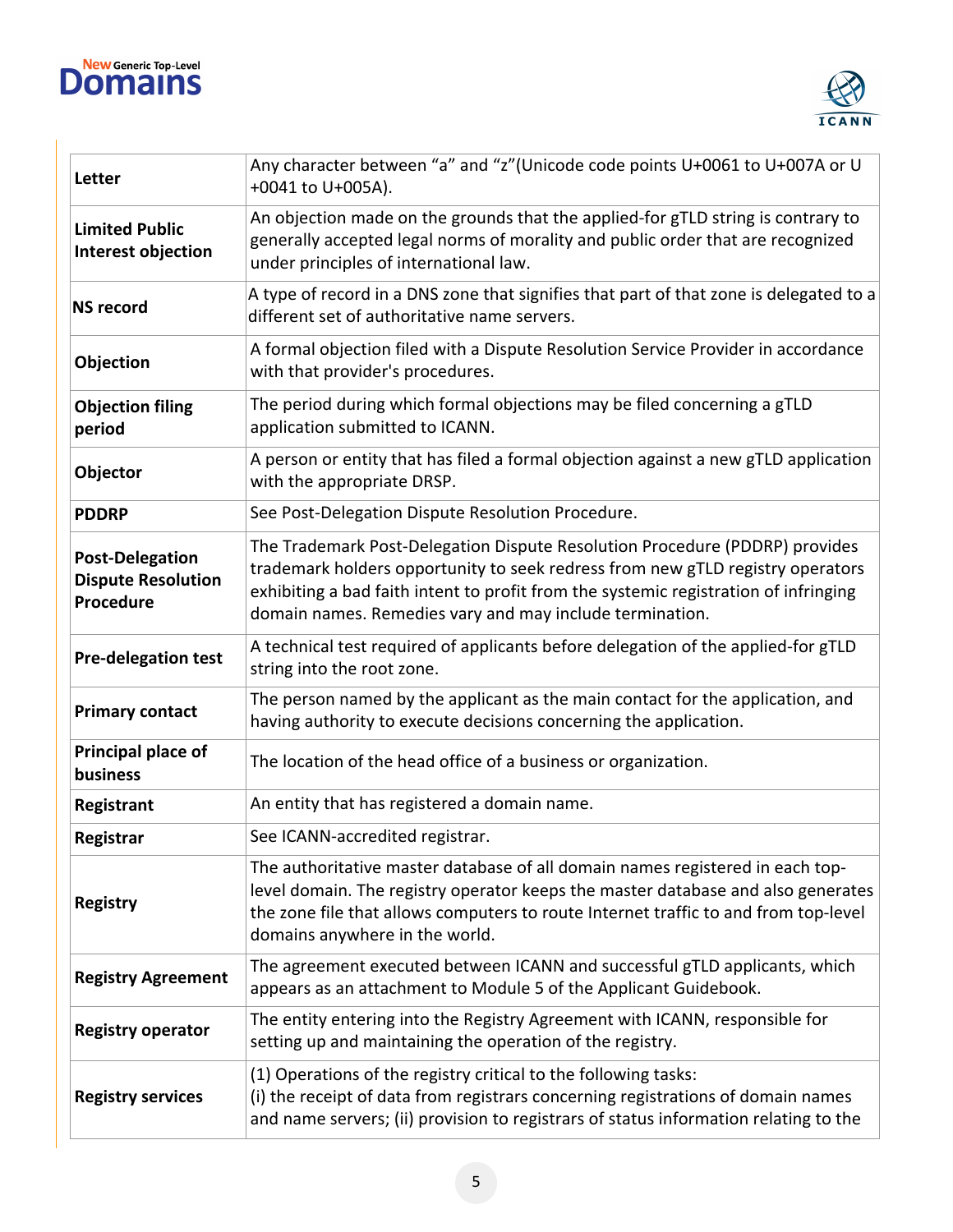



|                                        | zone servers for the TLD; (iii) dissemination of TLD zone files; (iv) operation of the    |
|----------------------------------------|-------------------------------------------------------------------------------------------|
|                                        | registry zone servers; and (v) dissemination of contact and other information             |
|                                        | concerning domain name server registrations in the TLD as required by the registry        |
|                                        | agreement; and (2) other products or services that the registry operator is               |
|                                        | required to provide because of the establishment of a consensus policy; and (3)           |
|                                        | any other products or services that only a registry operator is capable of providing,     |
|                                        | by reason of its designation as the registry operator. See http://icann.org/en/           |
|                                        | registries/rsep/rsep.html for a full definition of Registry Services.                     |
|                                        | The Registry Services Technical Evaluation Panel is a group of experts in the design,     |
|                                        | management, and implementation of the complex systems and standards-                      |
| <b>Registry Services</b>               | protocols used in the Internet infrastructure and DNS. RSTEP members are                  |
| <b>Technical Evaluation</b>            | selected by its chair. All RSTEP members and the chair have executed an                   |
| <b>Panel (RSTEP)</b>                   | agreement requiring that they consider the issues before the panel neutrally and          |
|                                        | according to the specified definitions of security and stability.                         |
|                                        | A string included on the Top-Level Reserved Names List (Refer to Module 2 of the          |
| <b>Reserved Name</b>                   | Applicant Guidebook).                                                                     |
| <b>Request for</b>                     | The RFC document series is the official publication channel for Internet standards        |
| <b>Comments (RFC)</b>                  | documents and other publications of the IESG, IAB, and Internet community.                |
| Rightsholder                           | The person or entity that maintains a set of rights to a certain piece of property.       |
|                                        | The root zone database represents the delegation details of top-level domains,            |
| <b>Root Zone</b>                       | including gTLDs and ccTLDs. As manager of the DNS root zone, IANA is responsible          |
|                                        | for coordinating these delegations in accordance with its policies and procedures.        |
| Round                                  | See application round.                                                                    |
|                                        | A collection of symbols used for writing a language. There are three basic kinds of       |
|                                        | scripts. One is the alphabetic (e.g. Arabic, Cyrillic, Latin), with individual elements   |
|                                        | termed "letters." A second is ideographic (e.g. Chinese), the elements of which are       |
| Script                                 | "ideographs." The third is termed a syllabary (e.g. Hangul), with its individual          |
|                                        | elements representing syllables. The writing systems of most languages use only           |
|                                        | one script but there are exceptions such as for example, Japanese, which uses four        |
|                                        | different scripts, representing all three of the categories listed here.                  |
| <b>Second level name</b>               | A domain name that has been registered in a given top-level domain. For example,          |
|                                        | <icann.org> is a second-level name. "ICANN" is the second-level label.</icann.org>        |
|                                        | In relation to a proposed registry service, an effect on security by the proposed         |
|                                        | Registry Service means (1) unauthorized disclosure, alteration, insertion, or             |
| <b>Security</b>                        | destruction of registry data, or (2) unauthorized access to or disclosure of              |
|                                        | information or resources on the Internet by systems operating in accordance with          |
|                                        | all applicable standards.                                                                 |
| <b>Shared Registry</b><br>System (SRS) | A system that allows multiple registrars to make changes to a registry<br>simultaneously. |
|                                        |                                                                                           |
| Slot request                           | A step within the application submission period in which the applicant submits a          |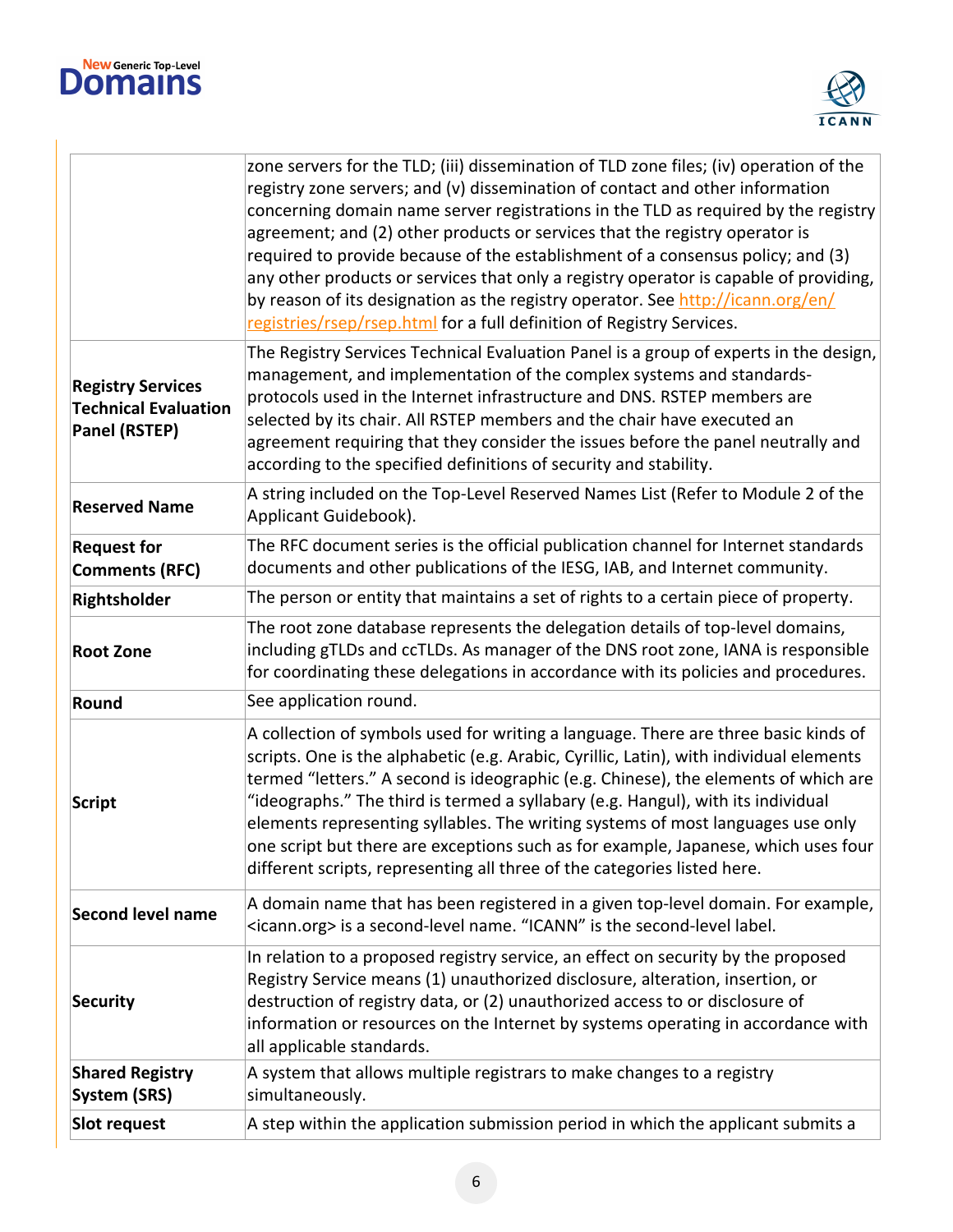



| deposit for each requested slot in the TLD Application System. One slot is<br>designated per application. |                                                                                                                                                                                                                                                                                                                                                                                                                                                                                                                                                                                                                                                                                                                                                                                                                                                                                     |
|-----------------------------------------------------------------------------------------------------------|-------------------------------------------------------------------------------------------------------------------------------------------------------------------------------------------------------------------------------------------------------------------------------------------------------------------------------------------------------------------------------------------------------------------------------------------------------------------------------------------------------------------------------------------------------------------------------------------------------------------------------------------------------------------------------------------------------------------------------------------------------------------------------------------------------------------------------------------------------------------------------------|
| <b>Stability</b>                                                                                          | In relation to a proposed registry service, an effect on stability means that the<br>proposed registry service (1) does not comply with applicable relevant standards<br>that are authoritative and published by a well-established, recognized, and<br>authoritative standards body, such as relevant standards-track or best current<br>practice RFCs sponsored by the IETF; or (2) creates a condition that adversely<br>affects the throughput, response time, consistency, or coherence of responses to<br>Internet servers or end systems, operating in accordance with applicable relevant<br>standards that are authoritative and published by a well-established, recognized<br>and authoritative standards body, such as relevant standards-track or best current<br>practice RFCs and relying on registry operator's delegation information or<br>provisioning services. |
| <b>Standard application</b>                                                                               | An application that has not been designated by the applicant as community-based.                                                                                                                                                                                                                                                                                                                                                                                                                                                                                                                                                                                                                                                                                                                                                                                                    |
| <b>String</b>                                                                                             | The string of characters comprising an applied-for gTLD.                                                                                                                                                                                                                                                                                                                                                                                                                                                                                                                                                                                                                                                                                                                                                                                                                            |
| <b>String confusion</b><br>objection                                                                      | An objection made on the grounds that the applied-for gTLD string is confusingly<br>similar to an existing TLD or to another applied-for gTLD.                                                                                                                                                                                                                                                                                                                                                                                                                                                                                                                                                                                                                                                                                                                                      |
| <b>String Similarity</b><br>Algorithm                                                                     | An algorithmic tool used to help identify applied-for gTLD strings that may result<br>in string confusion.                                                                                                                                                                                                                                                                                                                                                                                                                                                                                                                                                                                                                                                                                                                                                                          |
| <b>String Similarity</b><br>Panel                                                                         | A panel charged with assessing whether applied-for gTLD strings create a<br>probability of user confusion due to similarity with other specified strings.                                                                                                                                                                                                                                                                                                                                                                                                                                                                                                                                                                                                                                                                                                                           |
| <b>String contention</b>                                                                                  | The scenario in which there is more than one qualified applicant for the same<br>gTLD or for gTLDs that are so similar that they create a probability of user<br>confusion if more than one of the strings is delegated into the root zone.                                                                                                                                                                                                                                                                                                                                                                                                                                                                                                                                                                                                                                         |
| <b>Sunrise</b>                                                                                            | A pre-launch phase providing mark holders the opportunity to register domain<br>names in a TLD before registration is generally available to the public. Mandatory<br>in all new gTLDs.                                                                                                                                                                                                                                                                                                                                                                                                                                                                                                                                                                                                                                                                                             |
| <b>TAS</b>                                                                                                | See TLD Application System.                                                                                                                                                                                                                                                                                                                                                                                                                                                                                                                                                                                                                                                                                                                                                                                                                                                         |
| <b>TLD</b>                                                                                                | See Top-Level Domain                                                                                                                                                                                                                                                                                                                                                                                                                                                                                                                                                                                                                                                                                                                                                                                                                                                                |
| <b>TLD Application</b><br><b>System</b>                                                                   | The online interface for submission of gTLD applications to ICANN.                                                                                                                                                                                                                                                                                                                                                                                                                                                                                                                                                                                                                                                                                                                                                                                                                  |
| <b>Top-Level Domain</b>                                                                                   | Top-Level Domains (TLDs) are the names at the top of the DNS naming hierarchy.<br>They appear in domain names as the string of letters following the last dot, such<br>as "NET" in www.example.net. The TLD administrator controls what second-level<br>names are recognized in that TLD. The administrators of the root domain or root<br>zone control what TLDs are recognized by the DNS.                                                                                                                                                                                                                                                                                                                                                                                                                                                                                        |
| <b>Trademark Claims</b>                                                                                   | Generates real-time notice to someone attempting to register a domain name if it<br>matches a trademark in the Clearinghouse. Also notifies trademark holders when<br>domain names are registered that match marks in the Clearinghouse. Mandatory<br>in all new gTLDs.                                                                                                                                                                                                                                                                                                                                                                                                                                                                                                                                                                                                             |